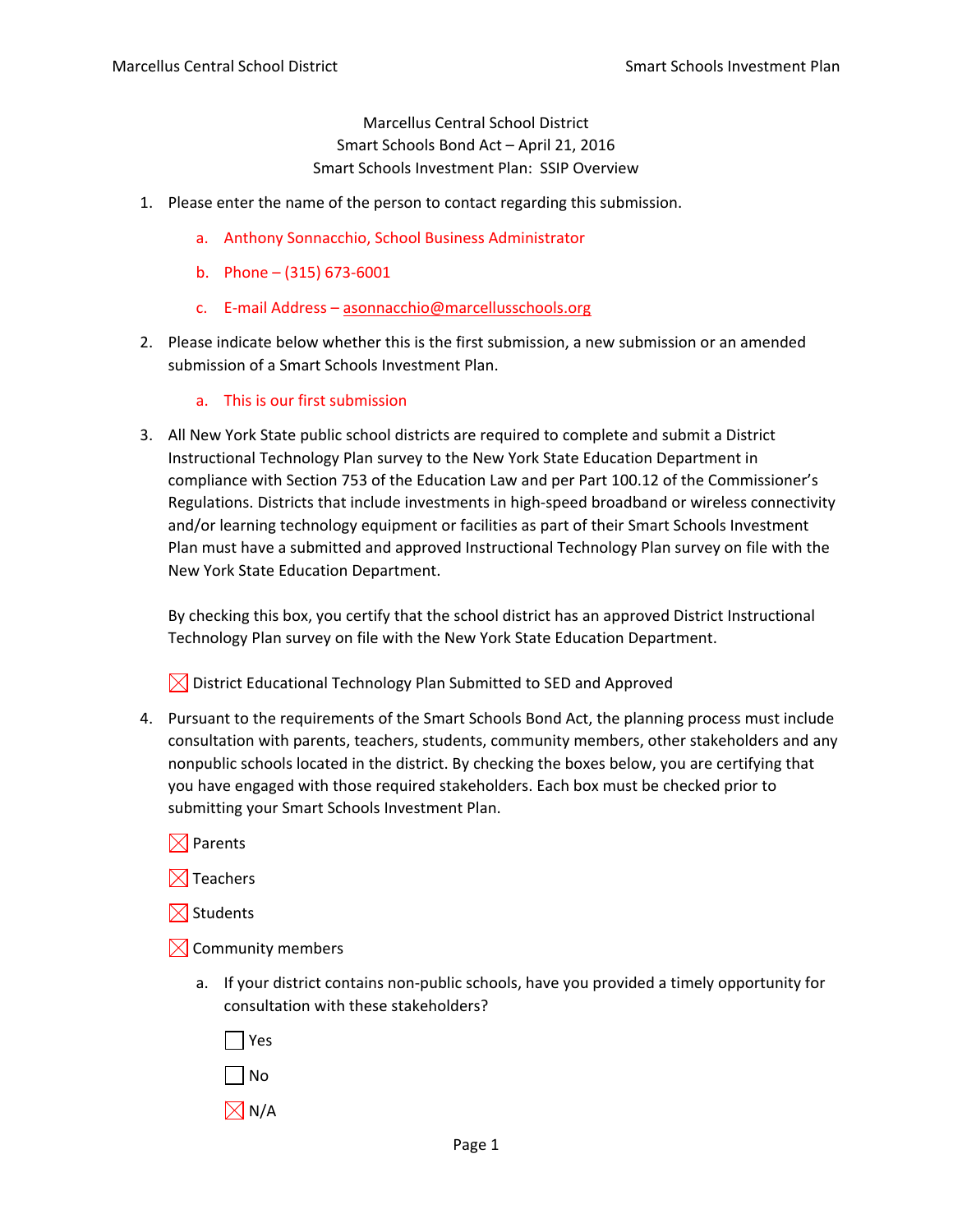- 5. Certify that the following required steps have taken place by checking the boxes below: Each box must be checked prior to submitting your Smart Schools Investment Plan. The district developed and the school board approved a preliminary Smart Schools Investment Plan.
	- $\boxtimes$ The preliminary plan was posted on the district website for at least 30 days.
	- $\boxtimes$ The district included an address to which any written comments on the plan should be sent.
	- $\bowtie$ The school board conducted a hearing that enabled stakeholders to respond to the preliminary plan. This hearing may have occurred as part of a normal Board meeting, but adequate notice of the event must have been provided through local media and the district website for at least two weeks prior to the meeting.
	- $\bowtie$ The district prepared a final plan for school board approval and such plan has been approved by the school board.
	- $\boxtimes$ The final proposed plan that has been submitted has been posted on the district's website
		- a. Please upload the proposed Smart Schools Investment Plan (SSIP) that was posted on the district's website. Note that this should be different than your recently submitted Educational Technology Survey. The Final SSIP, as approved by the School Board, should also be posted on the website and remain there during the course of the projects contained therein.
- 6. Please enter an estimate of the total number of students and staff that will benefit from this Smart Schools Investment Plan based on the cumulative projects submitted to date.
	- a. 748 students and 145 staff members will benefit from this Smart Schools Investment Plan based on the cumulative projects submitted to date.
- 7. An LEA/School District may partner with one or more other LEA/School Districts to form a consortium to pool Smart Schools Bond Act funds for a project that meets all other Smart School Bond Act requirements. Each school district participating in the consortium will need to file an approved Smart Schools Investment Plan for the project and submit a signed Memorandum of Understanding that sets forth the details of the consortium including the roles of each respective district.
	- The district plans to participate in a consortium to partner with other school district(s) to implement a Smart Schools project.
- 8. Please enter the name and 6‐digit SED Code for each LEA/School District participating in the Consortium.

N/A

9. Please upload a signed Memorandum of Understanding with all of the participating Consortium partners.

N/A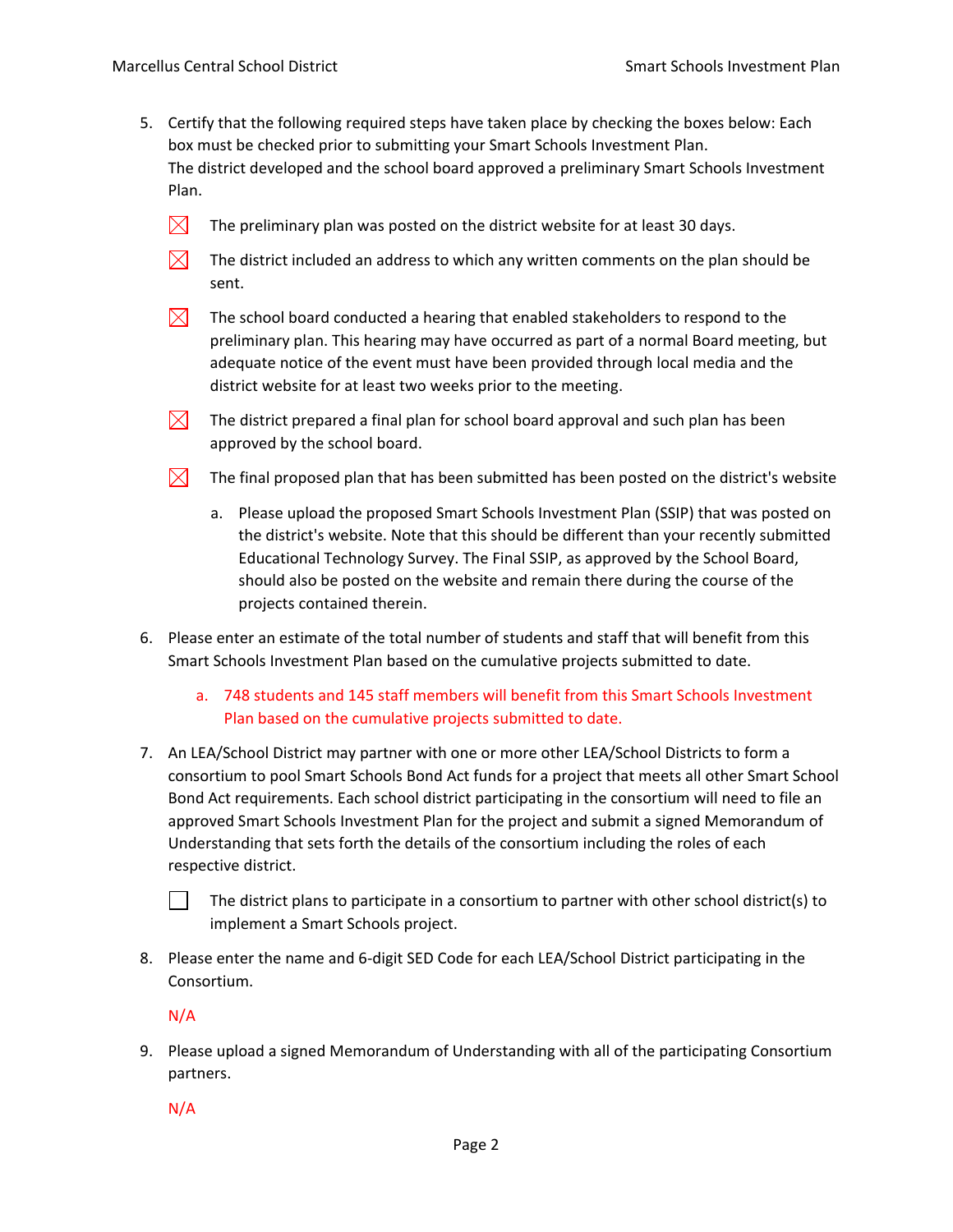- 10. Your district's Smart Schools Bond Act Allocation is: \$1,121,225
- 11. Enter the budget sub-allocations by category that you are submitting for approval at this time. If you are not budgeting SSBA funds for a category, please enter 0 (zero.) If the value entered is \$0, you will not be required to complete that survey question.

|                                              | Sub-Allocations |
|----------------------------------------------|-----------------|
| <b>School Connectivity</b>                   |                 |
| <b>Connectivity Projects for Communities</b> |                 |
| <b>Classroom Technology</b>                  | \$163,285       |
| Pre-Kindergarten Classrooms                  |                 |
| Replace Transportable Classrooms             |                 |
| <b>High-Tech Security Features</b>           |                 |
| <b>Totals</b>                                | \$163,285       |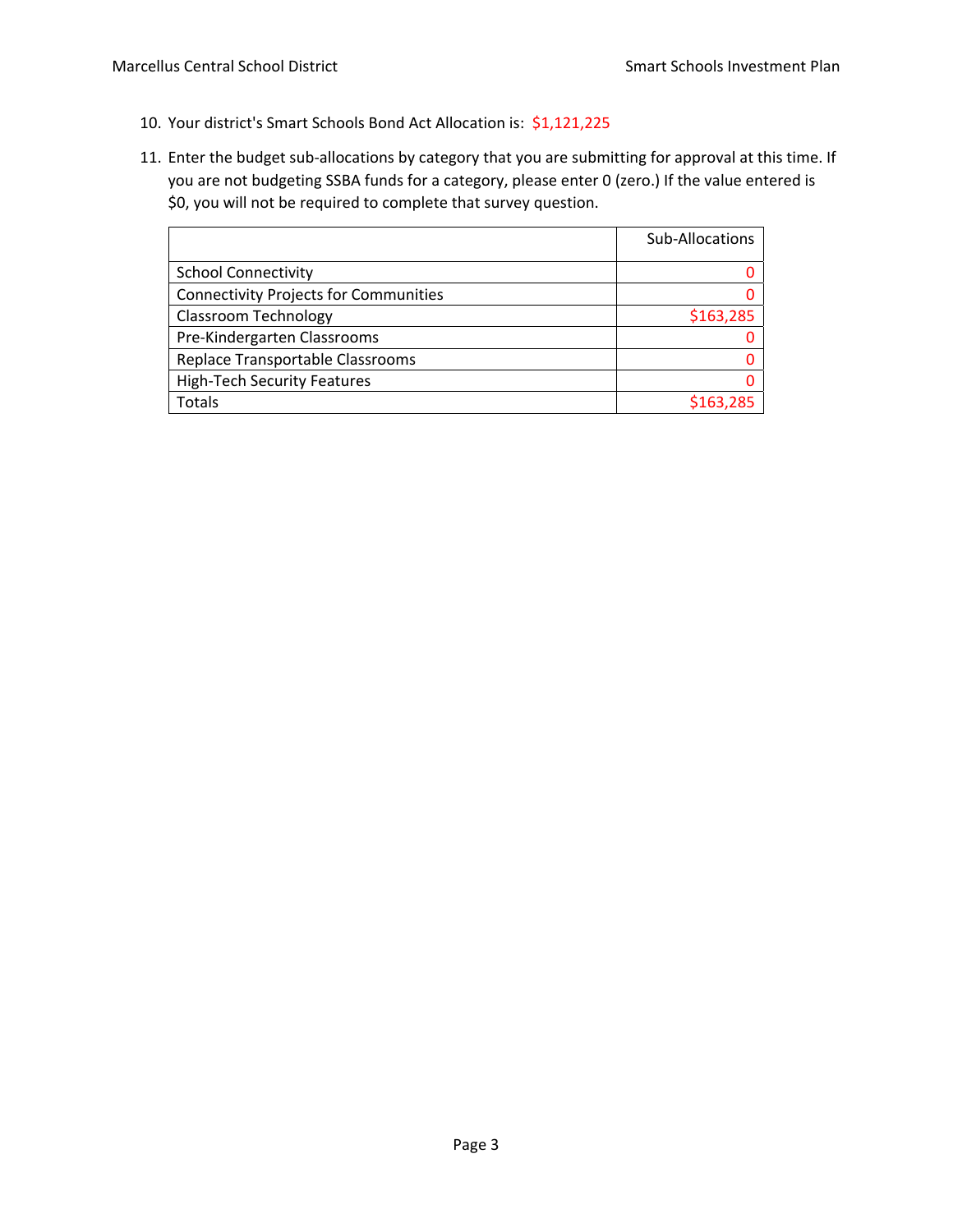Marcellus Central School District Smart Schools Bond Act – April 21, 2016 Draft Smart Schools Investment Plan: Classroom Technology

1. In order for students and faculty to receive the maximum benefit from the technology made available under the Smart Schools Bond Act, their school buildings must possess sufficient connectivity infrastructure to ensure that devices can be used during the school day. Smart Schools Investment Plans must demonstrate that sufficient infrastructure that meets the Federal Communications Commission's 100 Mbps per 1,000 students standard currently exists in the buildings where new devices will be deployed, or is a planned use of a portion of Smart Schools Bond Act funds, or is under development through another funding source.

Smart Schools Bond Act funds used for technology infrastructure or classroom technology investments must increase the number of school buildings that meet or exceed the minimum speed standard of 100 Mbps per 1,000 students and staff within 12 months. This standard may be met on either a contracted 24/7 firm service or a "burstable" capability. If the standard is met under the burstable criteria, it must be:

- 1. Specifically codified in a service contract with a provider, and
- 2. Guaranteed to be available to all students and devices as needed, particularly during periods of high demand, such as computer‐based testing (CBT) periods.

Please describe how your district already meets or is planning to meet this standard within 12 months of plan submission.

- 1a. If a district believes that it will be impossible to meet this standard within 12 months, it may apply for a waiver of this requirement, as described on the Smart Schools website. The waiver must be filed and approved by SED prior to submitting this survey.
	- $\Box$  By checking this box, you are certifying that the school district has an approved waiver of this requirement on file with the New York State Education Department.
- 2. Connectivity Speed Calculator (Required)

|                         | Number<br>of<br>Students | Multiply by<br>100 Kpbs | Divide by 1000 to<br>Convert to Mb per<br>1000 students | Current Speed in<br>Mb per Student | <b>Expected Speed</b><br>to be Attained<br>Within 12<br>Months | Expected<br>Date<br>When<br>Required<br>Speed<br>Will be |
|-------------------------|--------------------------|-------------------------|---------------------------------------------------------|------------------------------------|----------------------------------------------------------------|----------------------------------------------------------|
|                         |                          |                         |                                                         |                                    |                                                                | Met                                                      |
| <b>Calculated Speed</b> | 1,667                    | 166,700 Kpbs            | 166.7 Mb/student                                        | 150 Mb/student                     | 200 Mb/student                                                 | 9/1/2016                                                 |
| <b>Totals</b>           | 1.667                    | 166,700 Kpbs            | 166.7 Mb/student                                        | 150 Mb/student                     | 200 Mb/student                                                 | 9/1/2016                                                 |

3. If the district wishes to have students and staff access the Internet from wireless devices within the school building, or in close proximity to it, it must first ensure that it has a robust Wi‐Fi network in place that has sufficient bandwidth to meet user demand.

Please describe how you have quantified this demand and how you plan to meet this demand.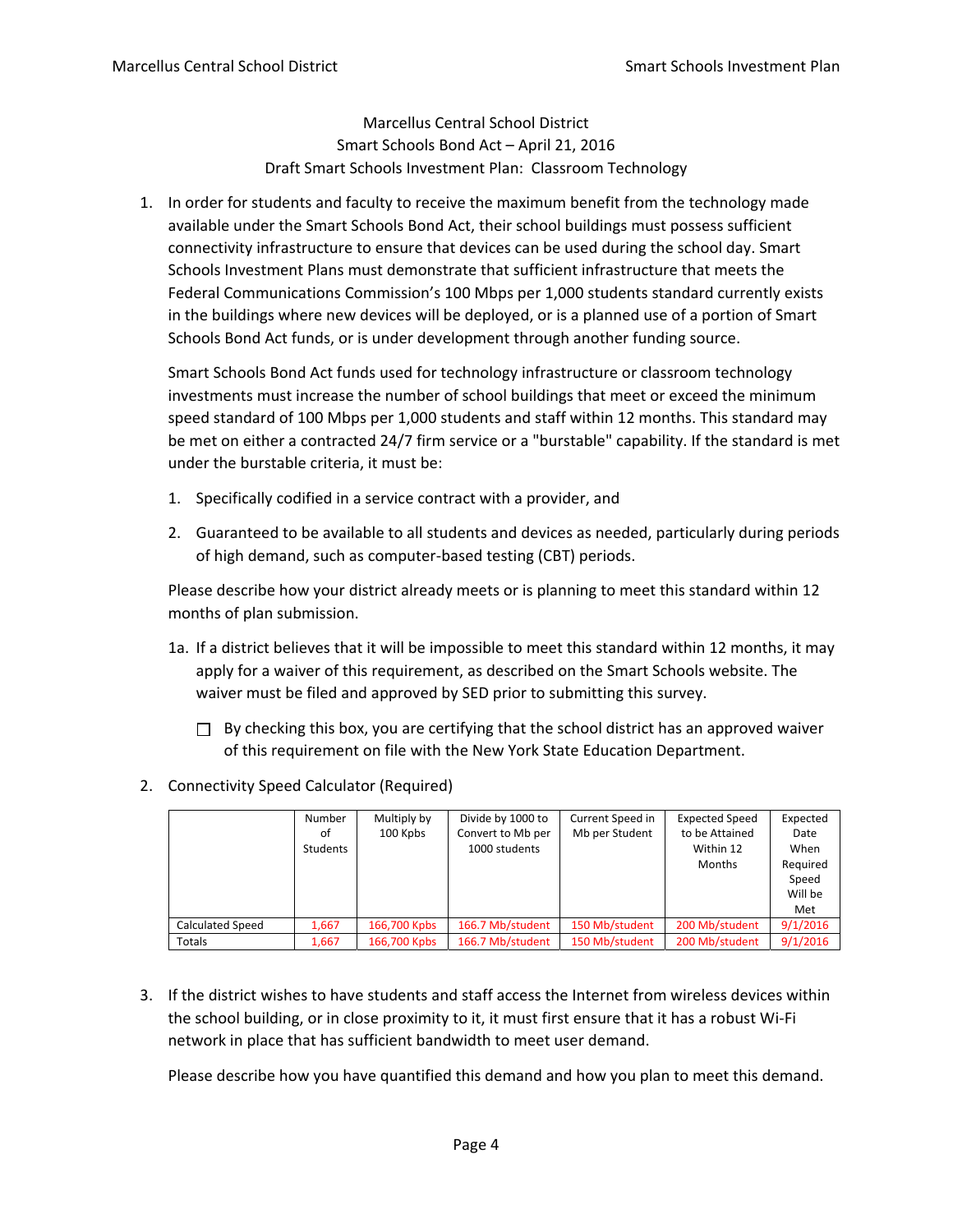In order to accommodate the additional devices, we have purchased additional bandwidth for September 1, 2016.

4. All New York State public school districts are required to complete and submit an Instructional Technology Plan survey to the New York State Education Department in compliance with Section 753 of the Education Law and per Part 100.12 of the Commissioner's Regulations.

Districts that include educational technology purchases as part of their Smart Schools Investment Plan must have a submitted and approved Instructional Technology Plan survey on file with the New York State Education Department.

- $\boxtimes$  By checking this box, you are certifying that the school district has an approved Instructional Technology Plan survey on file with the New York State Education Department.
- 5. Describe the devices you intend to purchase and their compatibility with existing or planned platforms or systems. Specifically address the adequacy of each facility's electrical, HVAC and other infrastructure necessary to install and support the operation of the planned technology.

## We plan to purchase Acer R 11 C738T-C44Z Touchscreen Chromebooks which integrate seamlessly with our current infrastructure.

6. Describe how the proposed technology purchases will:

> enhance differentiated instruction;

- > expand student learning inside and outside the classroom;
- > benefit students with disabilities and English language learners; and
- > contribute to the reduction of other learning gaps that have been identified within the district.

Teachers differentiate instruction by selecting appropriate and targeted instructional tools for reaching students with different learning modalities. In addition to current methods, teachers will be able to select from a plethora of Google Apps for Education as well as media‐rich, interactive web resources in order to provide the most meaningful assignments for all students. Videos are often used as reinforcement or for pre‐teaching. Teachers are able to meet student accommodations and modify assignments when necessary. For example, using adaptive practice websites students can practice at their own level.

Our planned 1:1 Chromebook initiative for 3rd‐8th grade will break down the walls of the traditional classroom. All classroom teachers will utilize the power of web‐based learning management system, Google Classroom, to distribute assignments and class work, creating a Blended Learning environment. With each student having their own chromebook they can work real-time instead of just watching or listening. Student will have more control over their learning as well as the ability to access classroom resources and continue working on collaborative projects beyond the school day. Students are engaged when using the chromebooks which makes them more motivated to learn.

Students will have access to assistive technology in their classrooms without having to go to alternative sites to access speech to text and text to speech software. ENL students will have ready access to google translate and definitions of vocabulary words as they are reading and learning, rather than accessing these resources later after instruction. Both students will have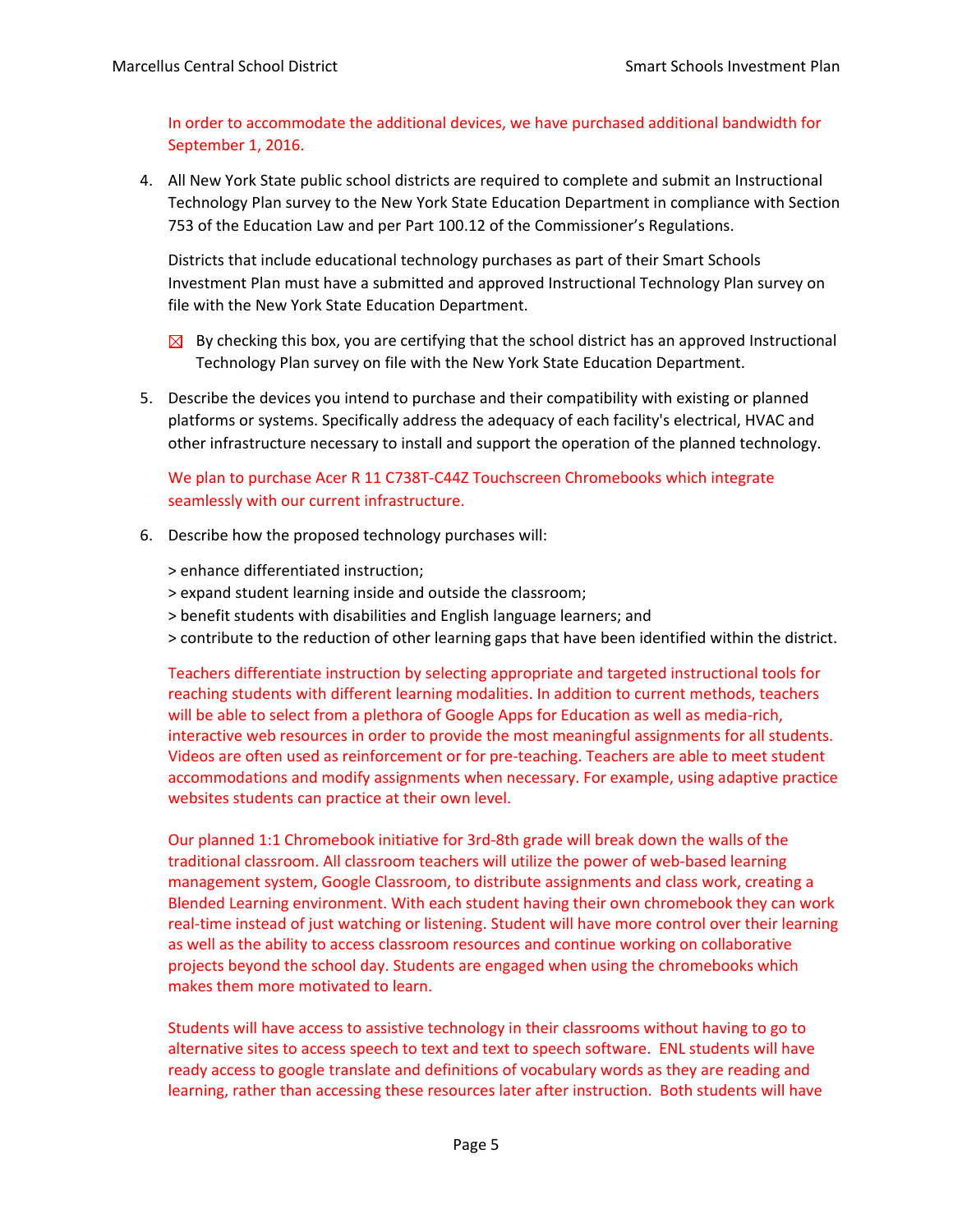access to Google Classroom and notes, and be able to modify the notes to meet their learning needs as the instruction takes place.

The writing process and revision process is a learning gap identified within the district. Use of chromebooks and their grammar and editing features will assist students in identifying weakness in writing and provide a model for students to use to improve writing. We have identified students at the upper grades who are reading below grade level, and google read and write will allow all students access to this tool to increase reading comprehension and understanding of the material presented.

The expectation is that districts will place a priority on addressing the needs of students who struggle to succeed in a rigorous curriculum. Responses in this section should specifically address this concern and align with the district's Instructional Technology Plan (in particular Question 2 of E. Curriculum and Instruction: "Does the district's instructional technology plan address the needs of students with disabilities to ensure equitable access to instruction, materials and assessments?" and Question 3 of the same section: "Does the district's instructional technology plan address the provision of assistive technology specifically for students with disabilities to ensure access to and participation in the general curriculum?"

7. Where appropriate, briefly describe how the proposed technology purchases will enhance ongoing communication with parents and other stakeholders and help the district facilitate technology‐based regional partnerships, including distance learning and other efforts.

The proposed technology purchases will enhance ongoing communication with parents and other stakeholders and help the district facilitate technology‐based regional partnerships, including distance learning and other efforts via Google Classroom, web cams, e-mail, and preplanned distance learning activities offered through the school library and OCM BOCES.

8. Describe the district's plan to provide professional development to ensure that administrators, teachers and staff can employ the technology purchased to enhance instruction successfully.

Teachers will follow our successful Blended Learning Pilot implementation plan. They attend a full day of Blended Learning professional development, specifically targeting the use of Google Classroom and 1:1 devices, in the summer of 2016 and be expected to attend monthly follow‐up and support meetings during the school year. A member of the Central New York Regional Information Center's Instructional Technology and Design team is on site 2 days each week to provide instructional technology training sessions as well as coaching/modeling for teachers. Teacher Technology Mentors are in place to provide monthly follow‐up meetings as well as day‐ to‐day support for their peers.

Note: This response should be aligned and expanded upon in accordance with your district's response to Question 1 of F. Professional Development of your Instructional Technology Plan: "Please provide a summary of professional development offered to teachers and staff, for the time period covered by this plan, to support technology to enhance teaching and learning. Please include topics, audience and method of delivery within your summary."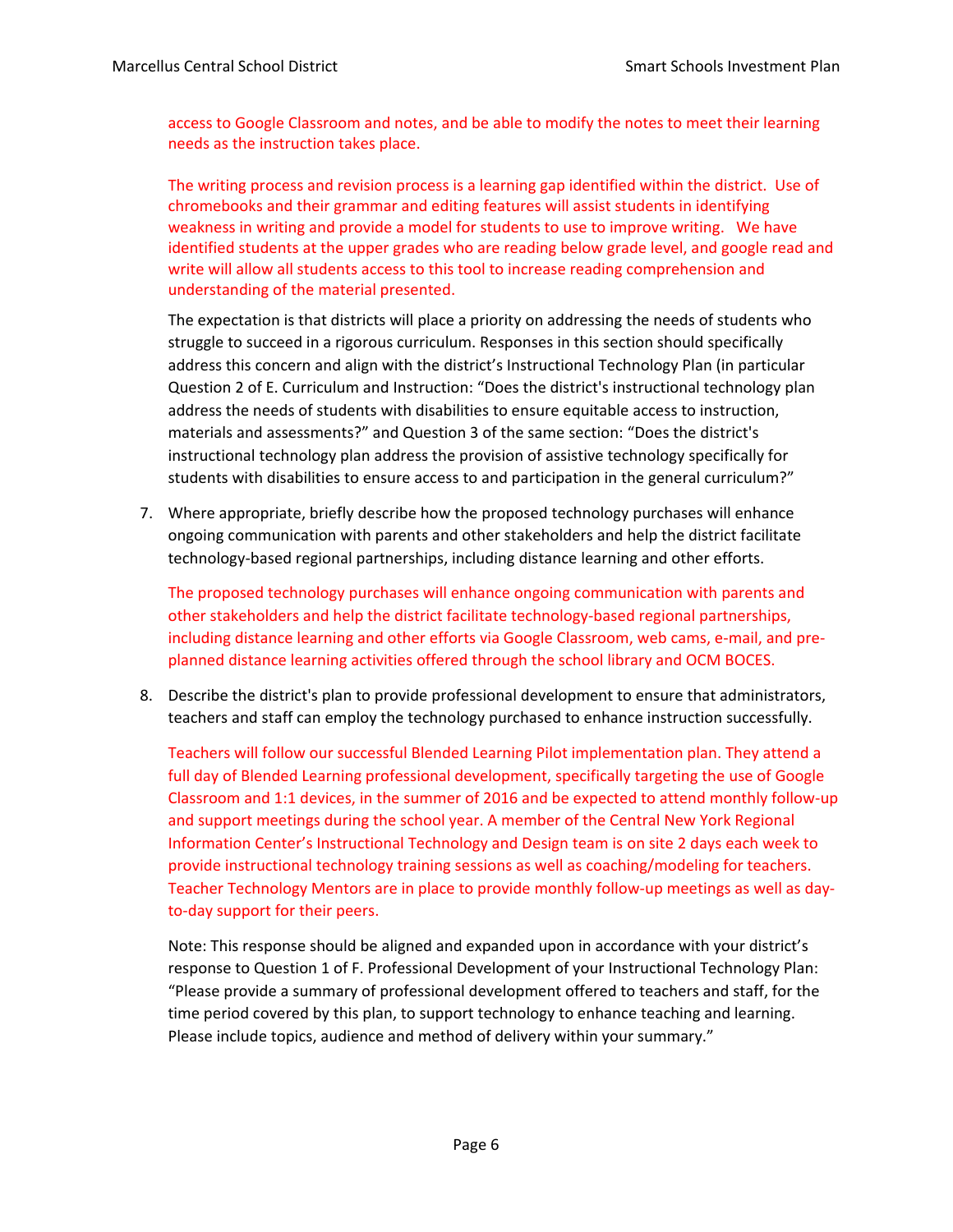- 9. Districts must contact the SUNY/CUNY teacher preparation program that supplies the largest number of the district's new teachers to request advice on innovative uses and best practices at the intersection of pedagogy and educational technology.
	- $\boxtimes$  By checking this box, you certify that you have contacted the SUNY/CUNY teacher preparation program that supplies the largest number of your new teachers to request advice on these issues.
- 10. A district whose Smart Schools Investment Plan proposes the purchase of technology devices and other hardware must account for nonpublic schools in the district.

Are there nonpublic schools within your school district?

□ Yes

 $\boxtimes$ No

- 10a. Describe your plan to loan purchased hardware to nonpublic schools within your district. The plan should use your district's nonpublic per‐student loan amount calculated below, within the framework of the guidance.
- 10b. A final Smart Schools Investment Plan cannot be approved until school authorities have adopted regulations specifying the date by which requests from nonpublic schools for the purchase and loan of Smart Schools Bond Act classroom technology must be received by the district.
	- $\Box$  By checking this box, you certify that you have such a plan and associated regulations in place that have been made public.
- 11. Nonpublic Classroom Technology Loan Calculator

The Smart Schools Bond Act provides that any Classroom Learning Technology purchases made using Smart Schools funds shall be lent, upon request, to nonpublic schools in the district. However, no school district shall be required to loan technology in amounts greater than the total obtained and spent on technology pursuant to the Smart Schools Bond Act and the value of such loan may not exceed the total of \$250 multiplied by the nonpublic school enrollment in the base year at the time of enactment.

See:

http://www.p12.nysed.gov/mgtserv/smart\_schools/docs/Smart\_Schools\_Bond\_Act\_Guidance\_04.27.15\_Final.pdf.

|                           | Classroom<br>Technology<br>Sub-<br>allocation | Public<br>Enrollment<br>(2014-15) | Nonpublic<br>Enrollment<br>$(2014-15)$ | Sum of<br>Public and<br>Nonpublic<br>Enrollment | <b>Total Per</b><br>Pupil Sub-<br>allocation | Total<br>Nonpublic<br>Loan Amount |
|---------------------------|-----------------------------------------------|-----------------------------------|----------------------------------------|-------------------------------------------------|----------------------------------------------|-----------------------------------|
| Calculated Nonpublic Loan |                                               |                                   |                                        |                                                 |                                              |                                   |
| Amount                    |                                               |                                   |                                        |                                                 |                                              |                                   |